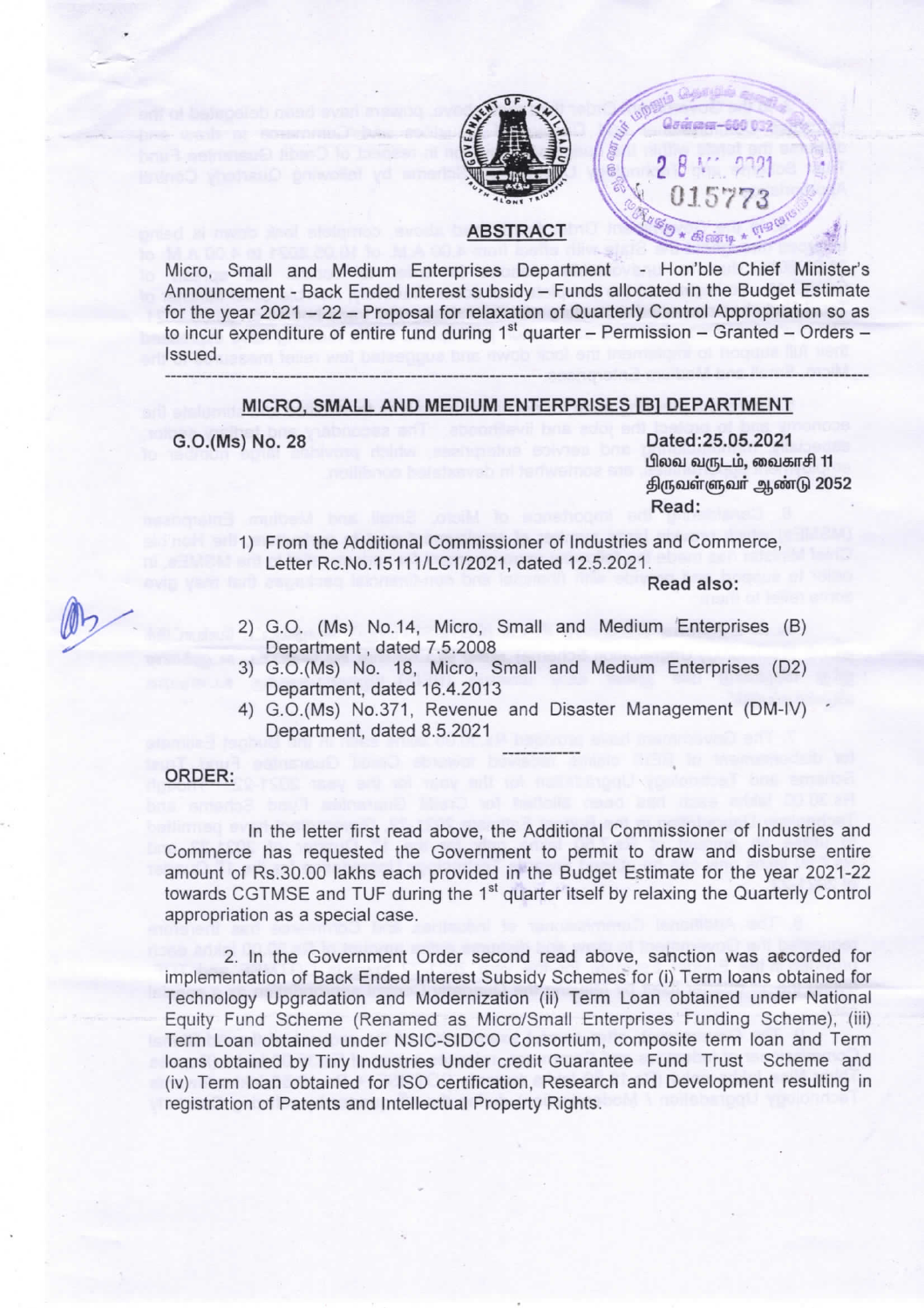3. In the Government Order third read above, powers have been delegated to the Industries Commissioner and Director of Industries and Commerce to draw and disburse the funds within the budgetary provision in respect of Credit Guarantee Fund Trust Scheme and Technology Upgradation Scheme by following Quarterly Control Appropriation.

4. In the Government Order fourth read above, complete lock down is being enforced throughout the State with effect from 4.00 A.M. of 10.05.2021 to 4.00 A.M. of 24.05.2021 due to unavoidable reasons in order to control the spread of COVID-19. To implement the complete lock down effectively, Hon'ble Chief Minister of Tamil Nadu has convened a meeting with the industry and trade bodies on 09.05.2021. The representatives of various association participated in the meeting have expressed their full support to implement the lock down and suggested few relief measures to the Micro, Small and Medium Enterprises.

5. There is a pressing need for economic measures to stabilize and stimulate the economy and to protect the jobs and livelihoods. The secondary and tertiary sector, especially, manufacturing and service enterprises, which provides large number of employment opportunities, are somewhat in devastated condition.

6. Considering the importance of Micro, Small and Medium Enterprises (MSMEs) which provide large number of employment next to agriculture, the Hon'ble Chief Minister has made the following announcement for various relief to the MSMEs, in order to support and provide with financial and non-financial packages that may give some relief to them:

"கடன் உத்தரவாத நிதிஆதாரத் திட்டம் (CGTMSE) மற்றும் தொழில்நுட்ப மேம்பாட்டுத் திட்டம் (Technology Upgradation Scheme) ஆகிய திட்டங்களின் கீழ் பெறப்பட்ட கடனுக்கான ஐந்து விழுக்காடு பின் முனை வட்டி மானியம் (BEIS) நிறுவனங்களுக்கு உடனடியாக விடுவிக்கப்படும்".

7. The Government have provided Rs.30.00 lakhs each in the Budget Estimate for disbursement of BEIS claims received towards Credit Guarantee Fund Trust Scheme and Technology Upgradation for the year for the year 2021-22. Though Rs.30.00 lakhs each has been allotted for Credit Guarantee Fund Scheme and Technology Upgradation in the Budget Estimate 2021-22, Government have permitted to utilise an amount of Rs.7.50 lakhs only for the 1<sup>st</sup> Quarter of 2021-22 and Rs.7.50 lakhs only can be utilised towards Technology Upgradation for the 1<sup>st</sup> Quarter of 2021 -22.

8. The Additional Commissioner of Industries and Commerce has therefore requested the Government to draw and disburse entire amount of Rs.30.00 lakhs each provided in the Budget Estimate for the year 2021-22 towards CGTMSE and TUF during the 1<sup>st</sup> quarter itself by relaxing the Quarterly Control appropriation as a special Case.

9. The Government, after careful examination of the request of the Additional Commissioner of Industries and Commerce, releases a sum of Rs.39.00 lakhs (Rupees Thirty Nine lakhs only) (Rs.19.50 lakhs towards CGTMSE + Rs 19.50 lakhs towards Technology Upgradation / Modernisation) during the  $1<sup>st</sup>$  guarter by relaxing Quarterly